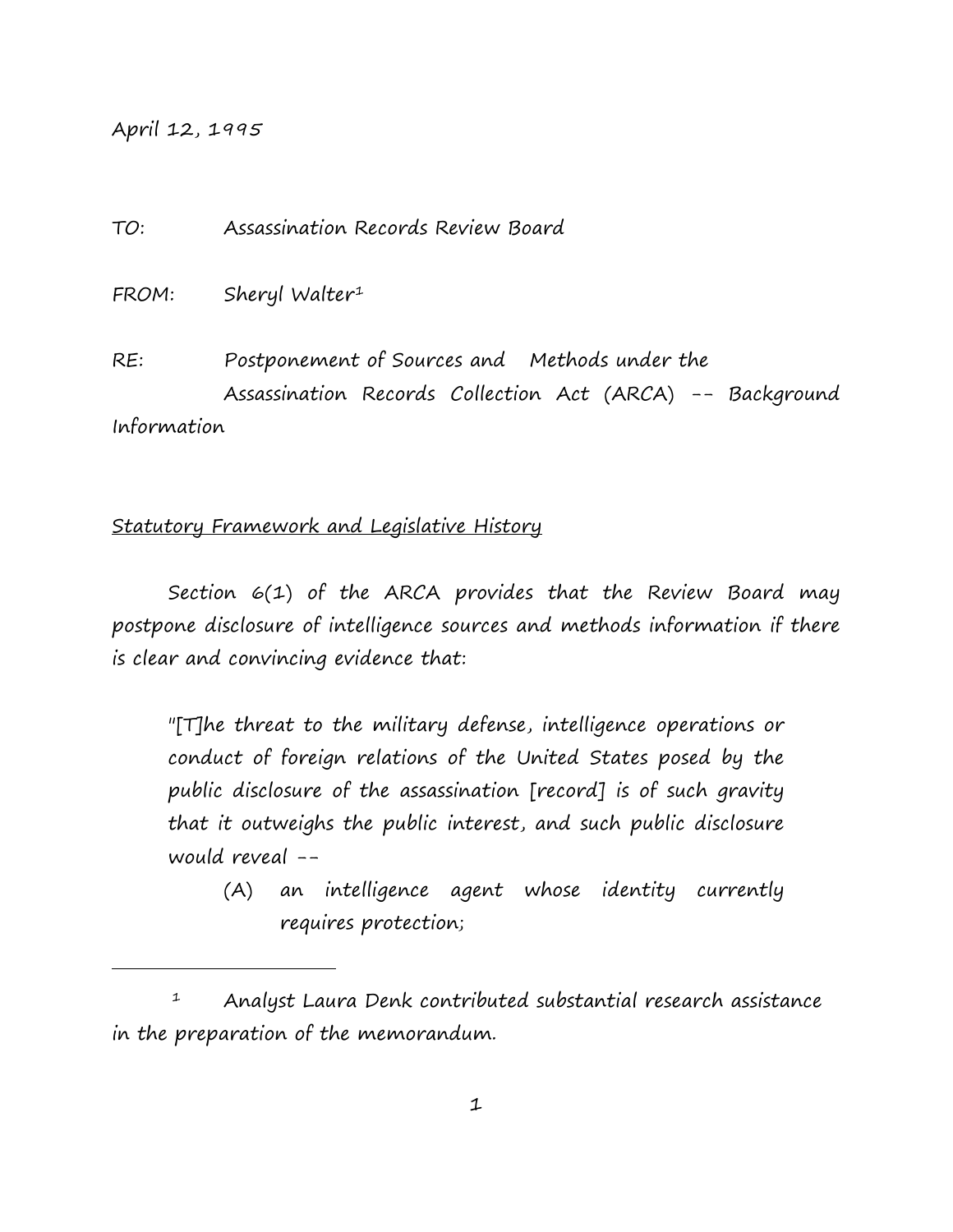(B) an intelligence source or method which is currently utilized, or reasonably expected to be utilized, by the United States government and which has not been officially disclosed; the disclosure of which would interfere with the conduct of intelligence activities; or

(C) any other matter currently relating to the military defense, intelligence operations or conduct of foreign relations of the United States, the disclosure of which would demonstrably impair the national security of the United States."

The Senate Report on the ARCA expressly considered the issue of how broadly the Review Board should construe the term "intelligence sources and methods" for purposes of making postponement decisions under the ARCA.<sup>[2](#page-1-0)</sup> Intelligence agencies routinely employ obvious "methods" such as photography and listening devices on telephones and "sources" such as newspapers and public libraries. In the past, the intelligence agencies have sought to keep information from the public domain if it was gathered by these rather obvious "sources and methods." However, in passing the ARCA, Congress indicated that the Review Board consider a variety of factors in evaluating sources and methods postponements, including the age of the record, whether the use of the particular source or method is already well-known to the public, and whether the source or method at issue is inherently secret or whether the information collected was considered secret.

## Intelligence Agency Positions Regarding Sources and Methods

i<br>I

<span id="page-1-0"></span> 2 See, S. Rep. No. 328, 102d Cong., 2d Sess. 28 (1992), 1992 U.S.C.C.A.N. 2977.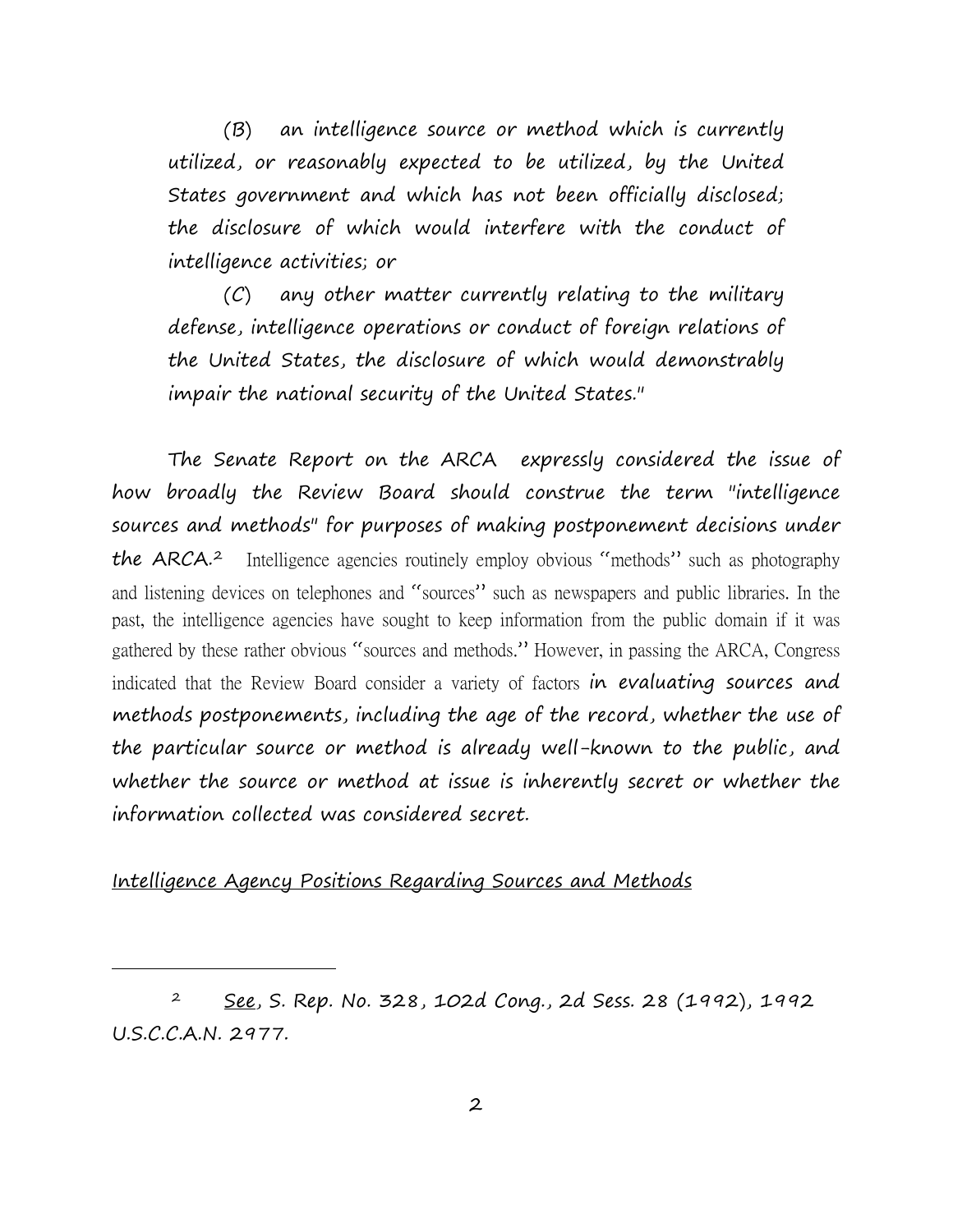As outlined above, intelligence agencies, including the CIA, glean information from a number of publicly available sources, including libraries, telephone books and the like. The CIA takes the position that these sources are "intelligence sources and methods" and their use by the CIA should be withheld from public disclosure. This position, upheld by the Supreme Court in the Freedom of Information Act (FOIA) context in CIA v. Sims, is that hostile foreign governments can learn much about CIA activities simply by knowing the public sources of information that interest and are used by the agency.  $3$ 

<span id="page-2-0"></span> <sup>3</sup> CIA v. Sims, 471 U.S. 159, 105 S.Ct. 1881, 1891-1892 (1985). The National Security Act of 1947 authorizes the Director of Central Intelligence to protect from public disclosure records involving intelligence sources and methods.  $50$  U.S.C. § 403(d)(3) (1982). The vast majority of case law interpreting the phrase "intelligence sources and methods," including CIA v. Sims and its progeny, arises out of disputes over the scope of  $\S$  403(d)(3).  $\S$  403(b)(3)'s directive that the CIA protect its sources has been found to reach broadly, protecting not only the name of the source, but to the extent the Agency considers reasonable to protect the source, the nature and type of information supplied. Weissman  $v$ . CIA, 565 F.2d 692, 694 (D.C. Cir. 1977).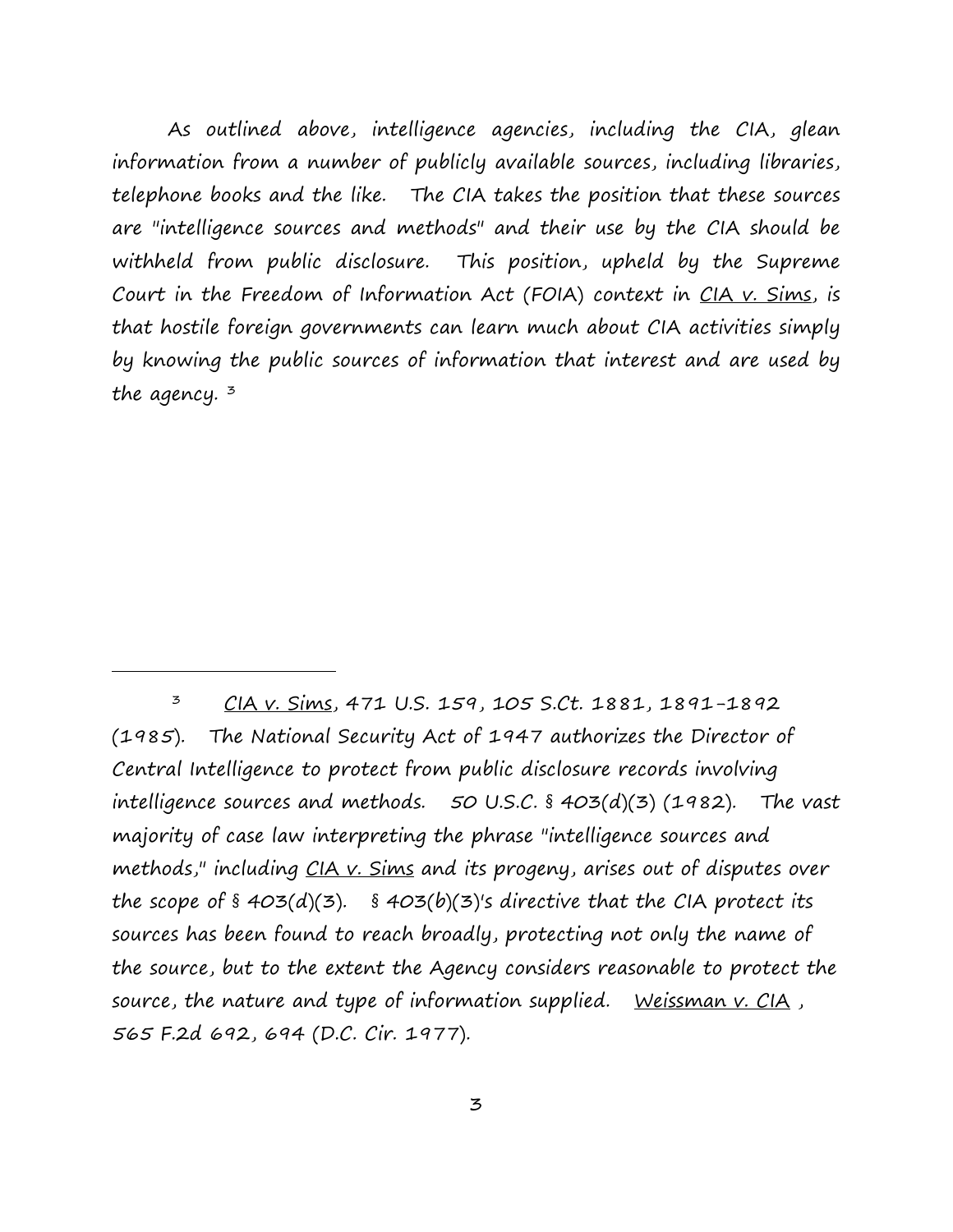Moreover, although many of the CIA's "sources and methods" do not seem to be meaningful or sensitive in themselves, the CIA vigorously protects these sources under the "mosaic" theory. The "mosaic theory" posits that each piece of information, when combined with other pieces of information, may be meaningful to hostile intelligence services. [4](#page-3-0) In the past, courts have agreed with the CIA that the practical reality of intelligence work is that "it often involves seemingly innocuous sources as well as unsuspecting individuals who provide valuable intelligence information" and that if the CIA were to identify the "innocuous" sources it uses, it could "tip-off" a foreign government as to "what areas the CIA is interested in and upon which it is focusing its resources." [5](#page-3-1)

<span id="page-3-0"></span>4 Sims, at 1892-1893. Compare the FBI's description of the "mosaic theory", on which is also relies to withhold sources and methods information from public release:

i<br>I

Mosaic analysis is an elimination of common denominator deductive process ... whereby a trained hostile analyst, through review of innocuous type pieces of information within a document or series of documents, will draw accurate conclusions ... and determine the identity of a specific intelligence source, method or activity.

National Security Archive v. FBI, 759 F. Supp. 872, 877 (D.D.C. 1991) (citing FBI declaration).

<span id="page-3-1"></span>Id. at 1891; Allen v. Dept. of Defense, 658 F. Supp. 15, 19 (D.D.C. 1986).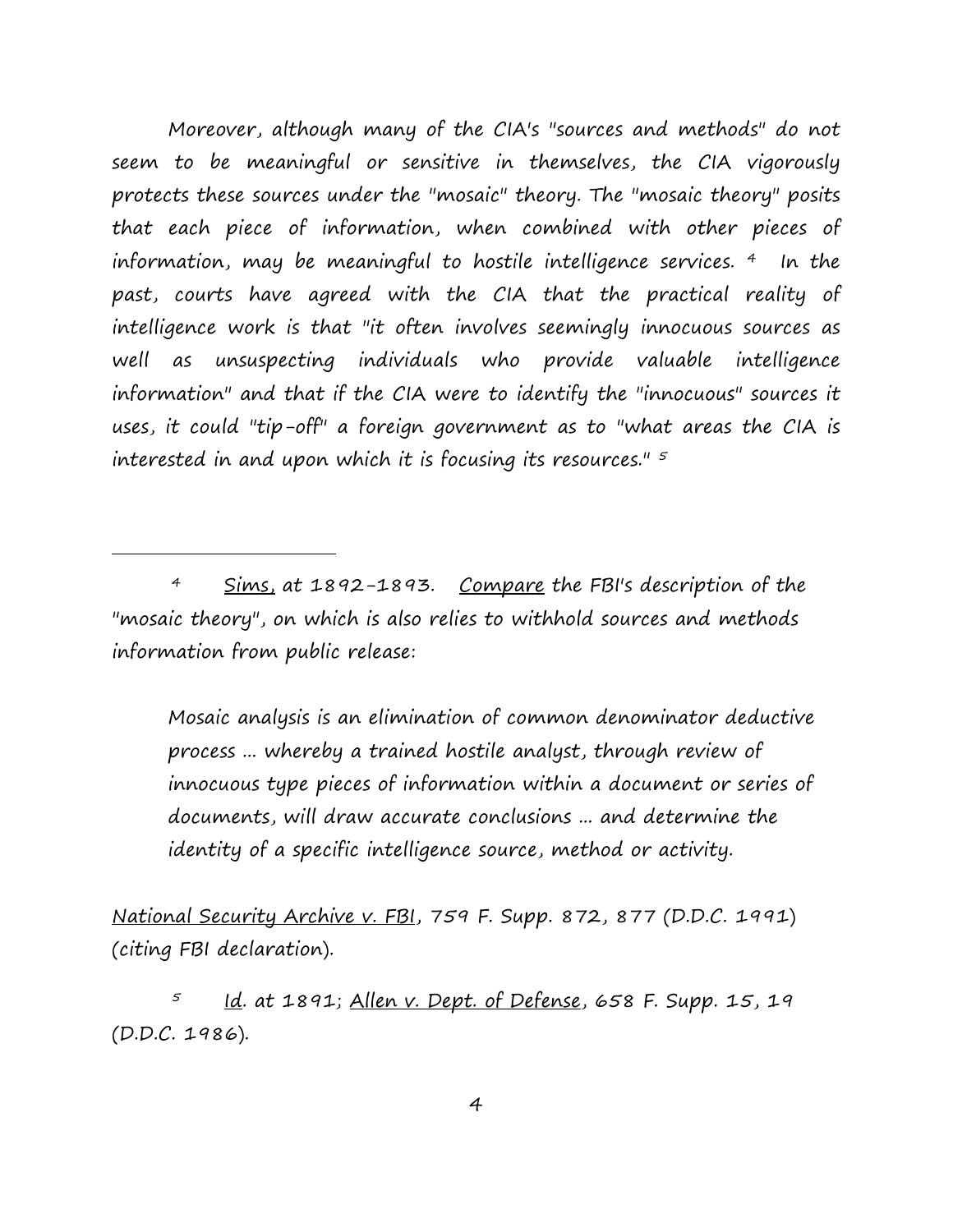Both the CIA and the FBI argue in support of their refusal to disclose "sources and methods" that they must protect the "appearance of confidentiality", claiming that it is essential to effective gathering of intelligence both within the U.S. and in operating our foreign intelligence service. The CIA argues that it "would find it difficult or impossible to recruit new intelligence sources absent such guarantees [of confidentiality], made and then kept by the CIA." [6](#page-4-0)

In some cases, there may be wide speculation that a foreign government or an official within a foreign government has cooperated or is cooperating with the CIA. However, the CIA takes the position that "official disclosures" of such relationships by the Agency could cause great damage to national security. Even if a former CIA official wrote a book which disclosed information that a foreign government cooperated with the CIA, the CIA still protects that liaison as a "source or method" not "officially disclosed" by the Agency. "[M]ost governments do not officially acknowledge the existence of their intelligence services," and even though certain relationships (such as those between U.S. and foreign intelligence) may be widely reported, "they are not officially acknowledged, since the government adversely affected would be forced to take some official action in retaliation.["7](#page-4-1)

The CIA seeks to protect its intelligence sources and methods, in part, to keep foreign governments uncertain as to which communications the CIA

<span id="page-4-0"></span> 6 See Fitzgibbon v. CIA, 911 F.2d 755, 763-764 (D.C. Cir. 1990); Sims , 105 S.Ct. at 1891, Allen, 658 F. Supp. at 19.

i<br>I

<span id="page-4-1"></span>7 Afshar v. Dept. of State, 702 F.2d 1125, 1131 n. 7 (D.C. Cir. 1983) (citing affidavit CIA filed with the court explaining its non-disclosure policies).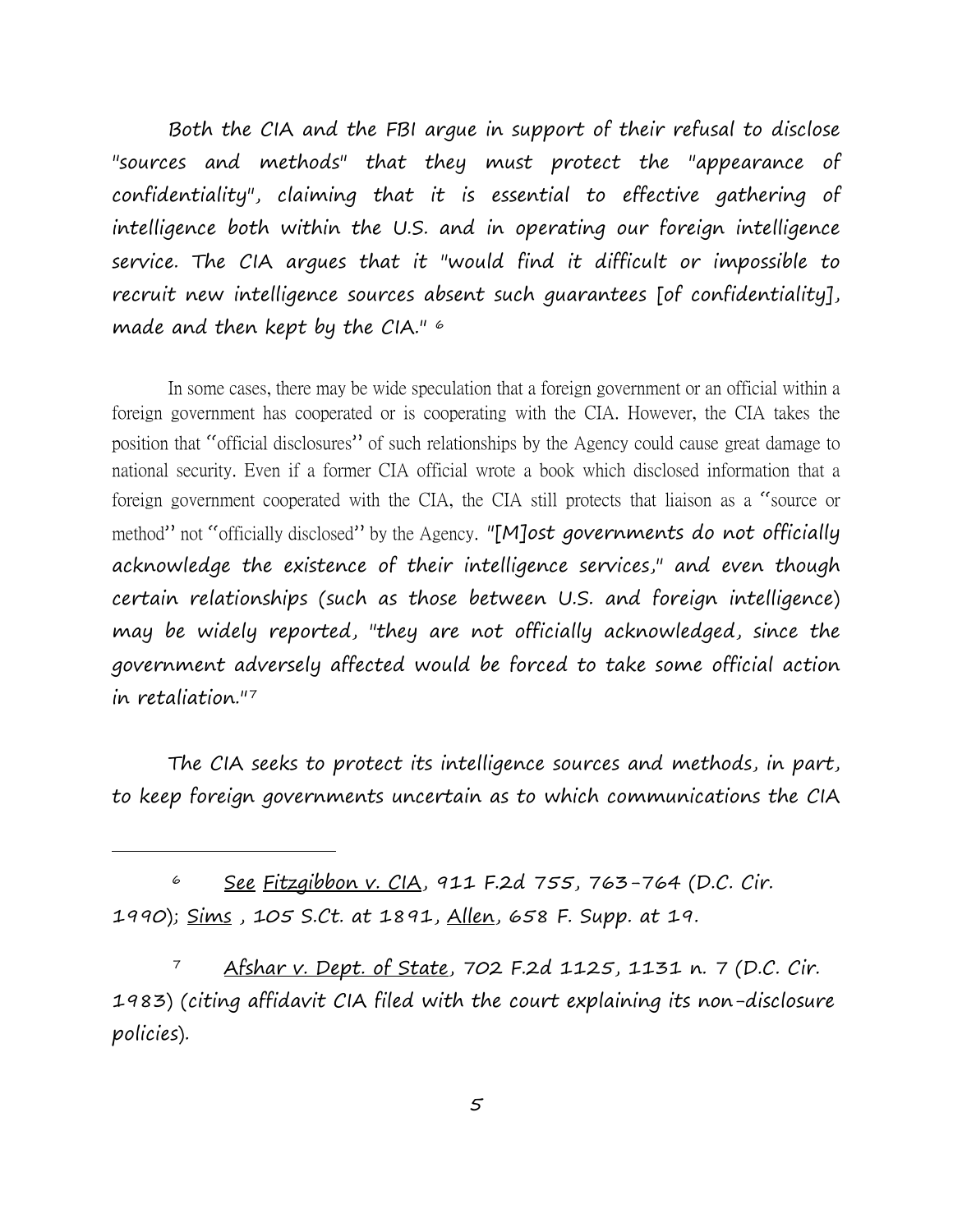does, in fact, monitor. The Director of the CIA has explained this policy to a court by stating:

"[D]isclosure [of intelligence methods] would directly permit hostile governments to either neutralize [the disclosed methods] or utilize them as a vehicle for disinformation. Hostile intelligence services and governments are not omnipotent; they cannot watch all potential sources and guard against all possible methods of collection. For example, the procedure of monitoring international telecommunications is one of the most simple intelligence collection methods, but its superb utility stems from the sole fact that hostile powers do not know which communications are seized and which channels are open to compromise. Therefore, protection of the fact of CIA use of even the simplest methods in certain situations keeps this Nation's adversaries guessing as to the goals of U.S. intelligence activities and the means of carrying them out."[8](#page-5-0)

Even when the CIA has released information previously, it resists the subsequent release of similar information to the public, arguing that its release of such material may be done in order to "send a message" to "allies or adversaries". The CIA takes the position that such decisions are strategic

<span id="page-5-0"></span> 8 Fitzgibbon v. CIA, 911 F.2d 755, 763 (D.C. Cir. 1990) (DCI's statement to district court reprinted in D.C. Cir. opinion). See also, Military Audit Project v. Casey, 656 F.2d 724, 741-45 (D.C. Cir. 1981) (lack of official disclosure can leave foreign intelligence services guessing as to whether information is true.)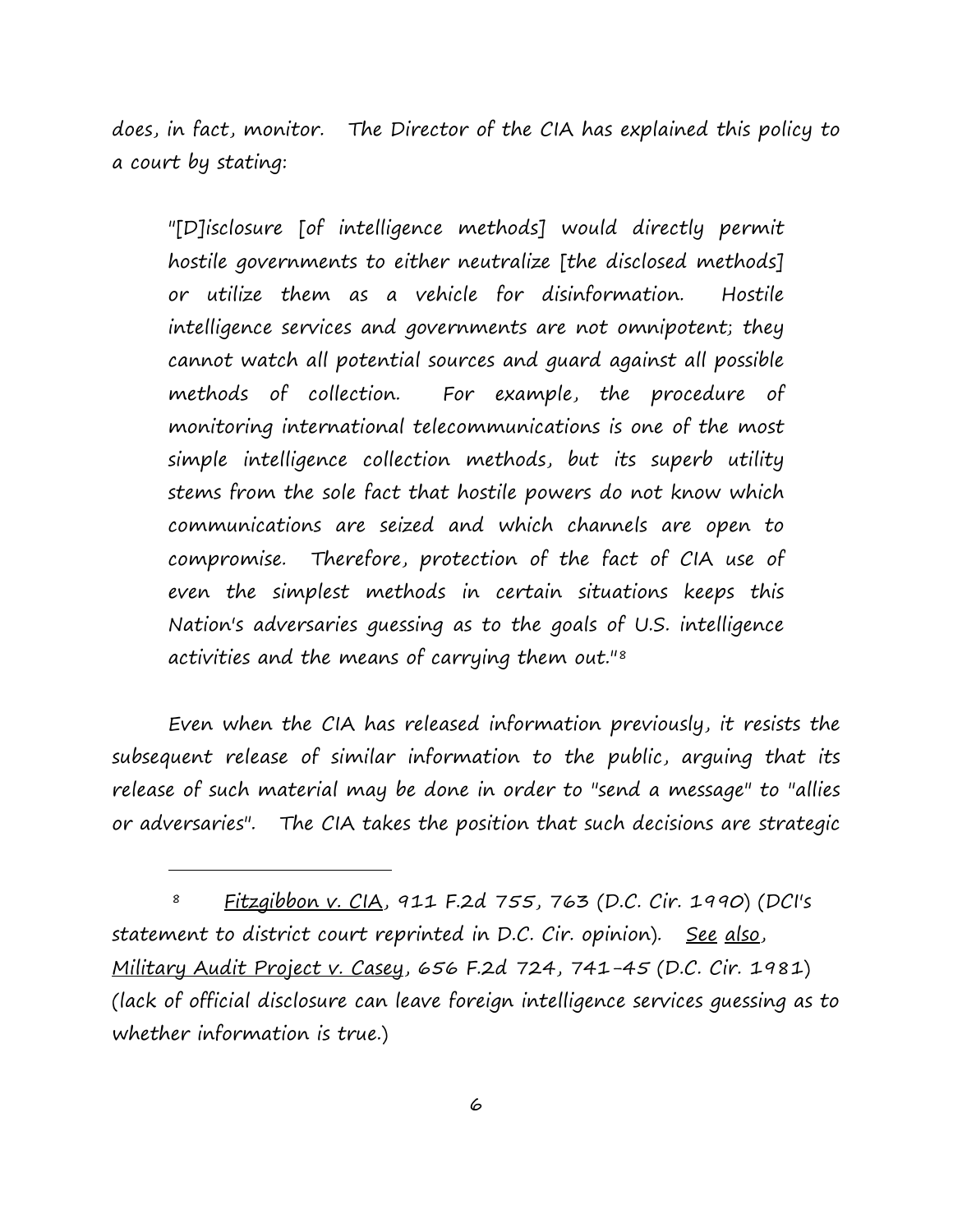and that releases of such information should not require the CIA to release similar information.<sup>[9](#page-6-0)</sup>

# Defining Intelligence "Sources and Methods"

Although the standards governing disclosure of intelligence sources and methods under the ARCA are far more broad than those developed under the FOIA and related case law (and are intentionally so due to FOIA's ineffectiveness in securing the public release of documents of historical value on the assassination), the interpretations of "sources and methods" in those cases is instructive in analyzing these questions under the ARCA.

<span id="page-6-0"></span> <sup>9</sup> CIA v. Sims, 105 S.Ct. at 1893.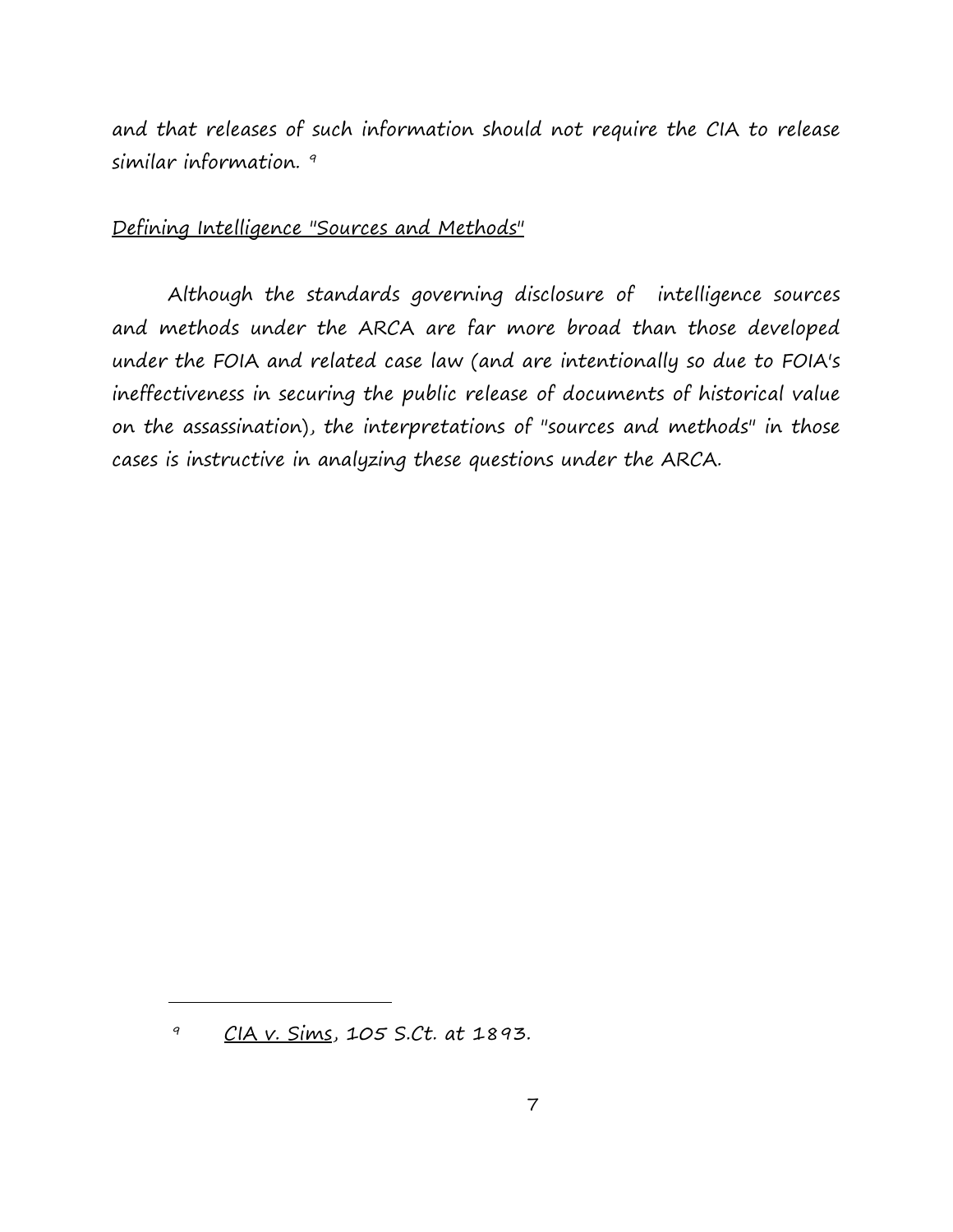According to Justice Marshall's concurring opinion in CIA v. Sims, which subsequent federal district and circuit courts followed, the majority in that case equated "intelligence source" with "information source". Finding that "practical necessities of modern intelligence gathering" require use of sources that are extremely diverse (including public and "innocuous" information), any source of information, including public domain sources like dictionaries, libraries, journals, and television programs, are "intelligence sources" that may be withheld from the public under a "sources and methods" umbrella.<sup>[10](#page-7-0)</sup> Other courts have concurred with this sweeping approach, finding that previously disclosed material or sources can still be protected, as can "nonsensitive" information from private citizens or other open contacts. In addition, "basic & innocent" methods have been protected as intelligence "sources", including physical surveillance, interviewing or examination of airline manifests.<sup>11</sup> The legislative history to the ARCA notes that "methods" such as photography and listening devices on telephones have in the past been withheld from researchers.<sup>12</sup>

<span id="page-7-0"></span><sup>10</sup> Id. See also, e.g., Filbert, The CIA is Given Broad Powers to Withhold the Identities of Intelligence Sources, 54 U.M.K.C. L. Rev. 332 (1986); Jordan, Freedom of Information Act: CIA's Right to Nondisclosure Broadened by Liberal Definition of Intelligence Source, 25 Washburn L.J. 586 (1986); Godley, Defining the CIA's 'Intelligence Sources' as an Exemption to the Freedom of Information Act, 9 W. New England L. Rev. 333 (1987).

11 Fitzgibbon v. CIA, 911 F.2d 755 (D.C. Cir. 1990).

i<br>I

<span id="page-7-2"></span><span id="page-7-1"></span> 12 S. Rep. No. 328, 102d Cong., 2d Sess. 28 (1992), 1992 U.S.C.C.A.N. 2977.

8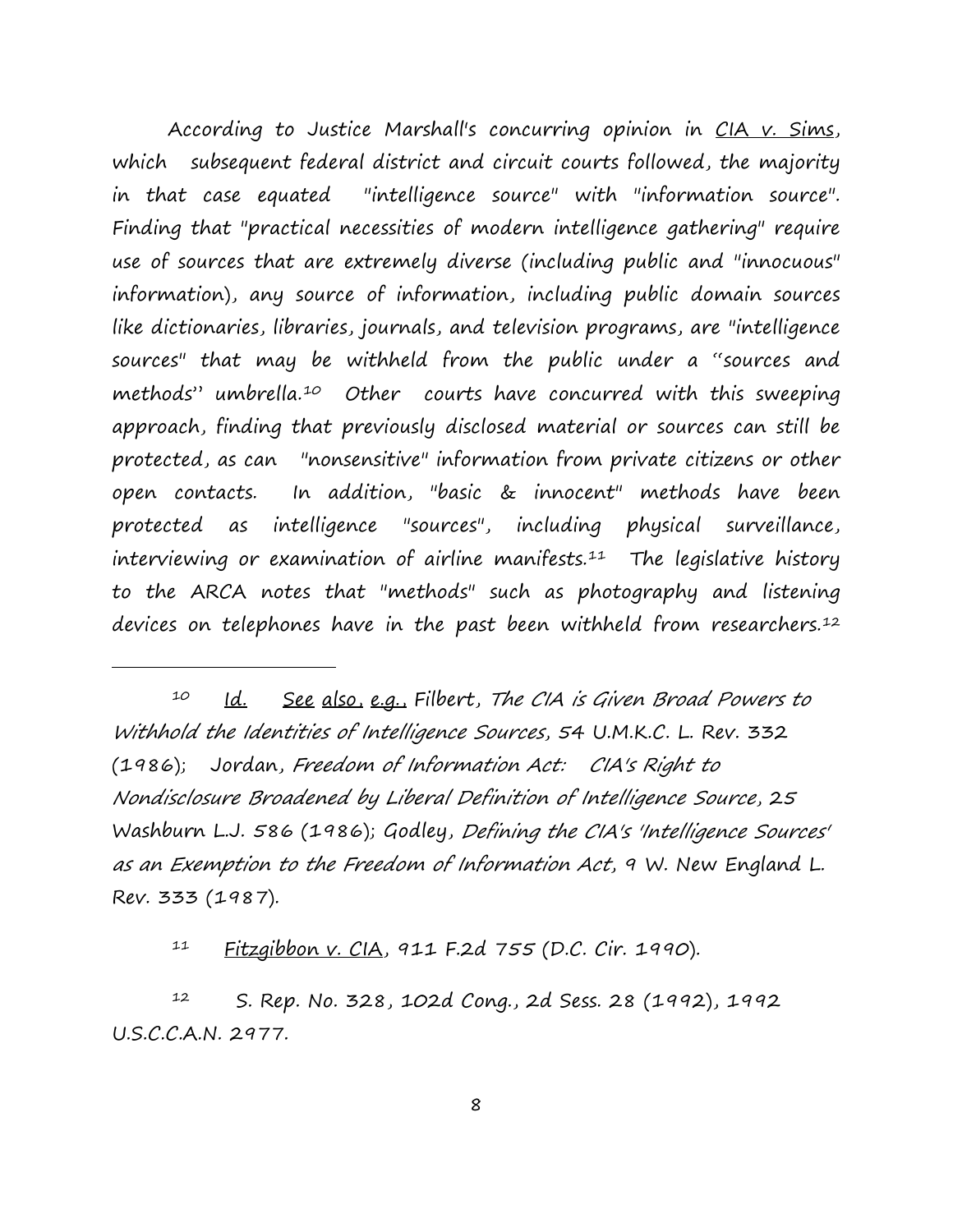CIA station locations also routinely have been withheld from public disclosure, even where information about or the fact of the existence of the station has been disclosed by Congress, in open court, or widely discussed in the media. $13$ 

### Age of the Information

i<br>I

In the FOIA context, the age of the information or the record in question is a relevant but not determinative factor for courts to consider in deciding whether to require its disclosure. For instance, if a record is very old, courts should treat with scepticism an agency's argument that disclosure of the record will create an immediate danger to national security.<sup>[14](#page-8-1)</sup> On the other hand, agencies have consistently been allowed to withhold even very dated information. In contrast, the legislative history to the ARCA indicates that the Board should consider the age of the record in question to determine whether it is appropriate for immediate release or

<span id="page-8-0"></span> $13$  The CIA claims that officially acknowledging information about stations or the existence of specific activities in specific foreign countries would lead to retaliation, with "obvious" effect upon the nation's foreign relations and national security. Afshar v, Dept. of State, 702 F.2d at 1133 n.12 (citing the CIA's affidavit filed with the court).

<span id="page-8-1"></span><sup>14</sup> See, e.g., Powell v. United State Dep't of Justice, 584 F. Supp. 1508, 1517 (N.D. Cal. 1984); CIA v. Sims, 105 S.Ct. at 177; Fitzgibbon, 911 F.2d at 764; McDonnell v. United States, 4 F.3d 1227, 1243-45 (3d Cir. 1993). .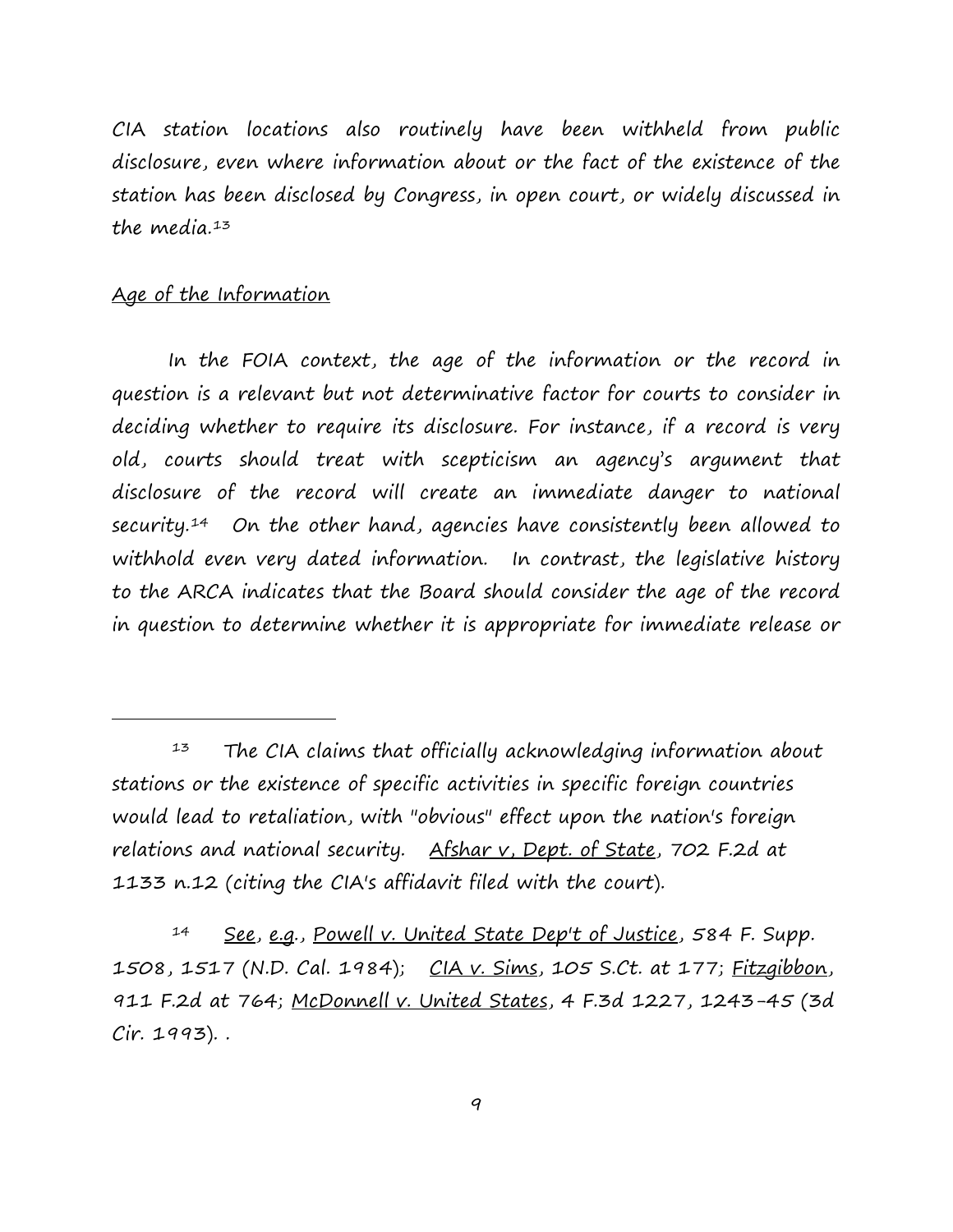#### postponement. [15](#page-9-0)

<span id="page-9-0"></span>i<br>I

## Relevance of Previous Public Disclosure

In Section  $6(1)(B)$  of the ARCA, Congress directed that the Review Board cannot postpone information that already has been "officially disclosed." In the FOIA context, courts have defined "official disclosure" quite narrowly, so that under FOIA, unless an agency's current officials make "official disclosures", the agency may withhold the information. The effect of these decisions is that agencies can withhold information from FOIA requesters that is already quite public.

 $15$  S. Rep. No. 328, supra note 12, at 2977.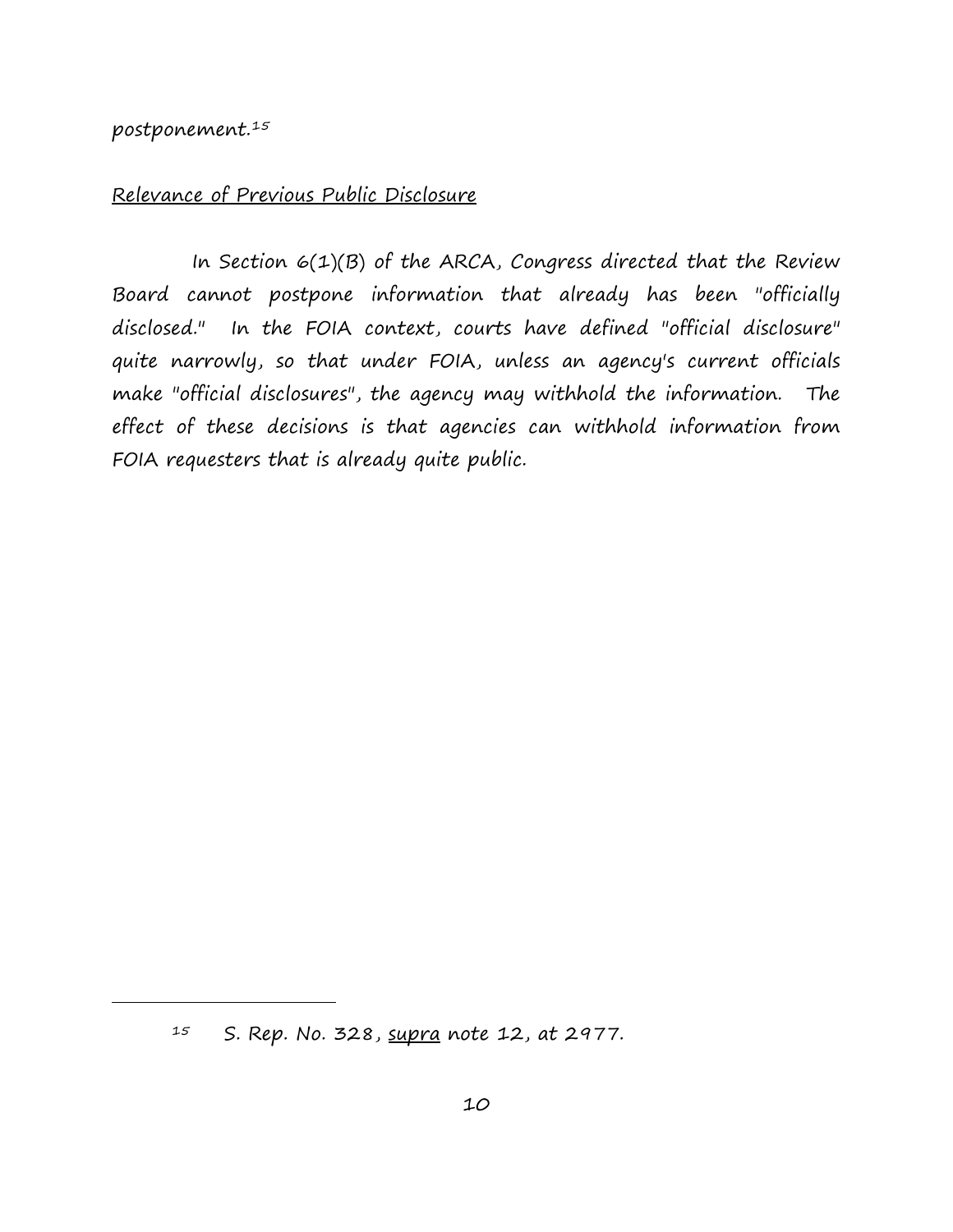For example, to qualify as an official release, information must have been shown to be as specific as the information previously released, the information requested must match information previously disclosed, and it must already have been made public through an official and documented disclosure. [16](#page-10-0) The prior public disclosure of similar information also has been found not an "official disclosure" for purposes of FOIA. For example, although the CIA had acknowledged the existence of an intelligence relationship with SAVAK (the intelligence agency of the Shah of Iran) it was not required to release additional information on the theory that even though the relationship was generally known, releasing records of particular contacts might provide new and damaging information regarding the extent and nature of the liaison. $17$ 

Moreover, even if information is the subject of widespread media and public speculation, agencies have in the past not been required to waive their rights to withhold that information from FOIA requesters, on the grounds that "new" official acknowledgement may damage the national security. The reasoning relied upon is that foreign governments can ignore unofficial leaks and public surmise, but may be harmed if the CIA officially discloses that they cooperated with the  $CIA.^{18}$  $CIA.^{18}$  $CIA.^{18}$  On the other hand, lack of official disclosure can leave foreign intelligence services guessing as to

<span id="page-10-2"></span><span id="page-10-1"></span><span id="page-10-0"></span>17 Afshar v. Dept. of State, 702 F.2d 1125, 1130 (D.C. Cir. 1983).

18 Id. at 1131.

 <sup>16</sup> Fitzgibbon, 911 F.2d at 765.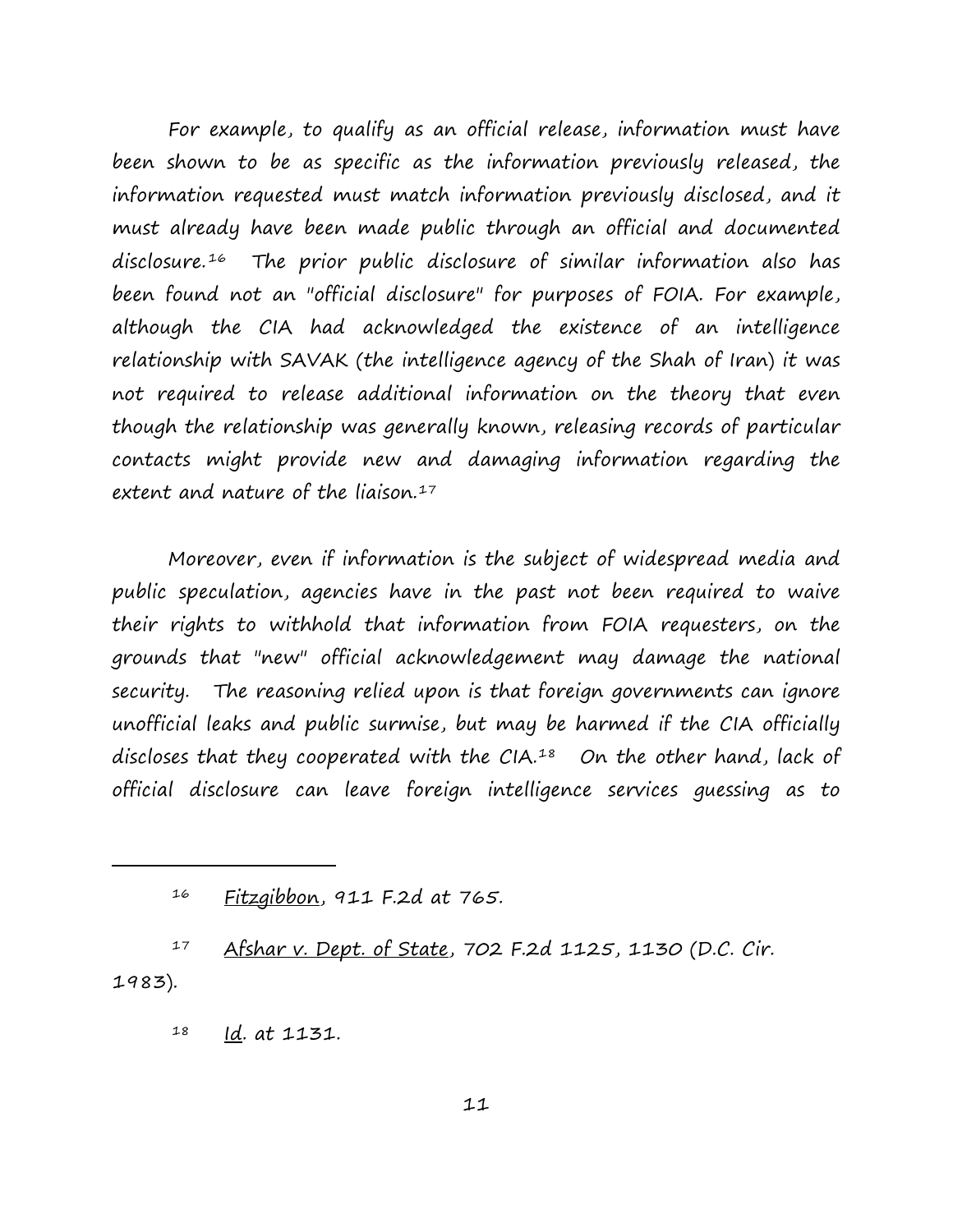whether information is true.  $19$  From this viewpoint, face-saving, or what the CIA termed in its briefing of the Review Board in early March as "plausible deniability", is as important as substance in the world of international diplomacy.<sup>[20](#page-11-1)</sup> Also relied upon is the notion that the fact that information is in the public domain does not eliminate the possibility that further disclosures can harm sources, methods and operations, especially given that foreign governments change.[21](#page-11-2)

 $21$  Fitzgibbon, 911 F.2d at 766.

<span id="page-11-2"></span><span id="page-11-1"></span><span id="page-11-0"></span><sup>19</sup> Military Audit Project v. Casey, 656 F.2d 724, 741-45 (D.C. Cir. 1981).

 <sup>20</sup> Phillippi v. CIA, 655 F.2d 1325 (D.C. Cir. 1981).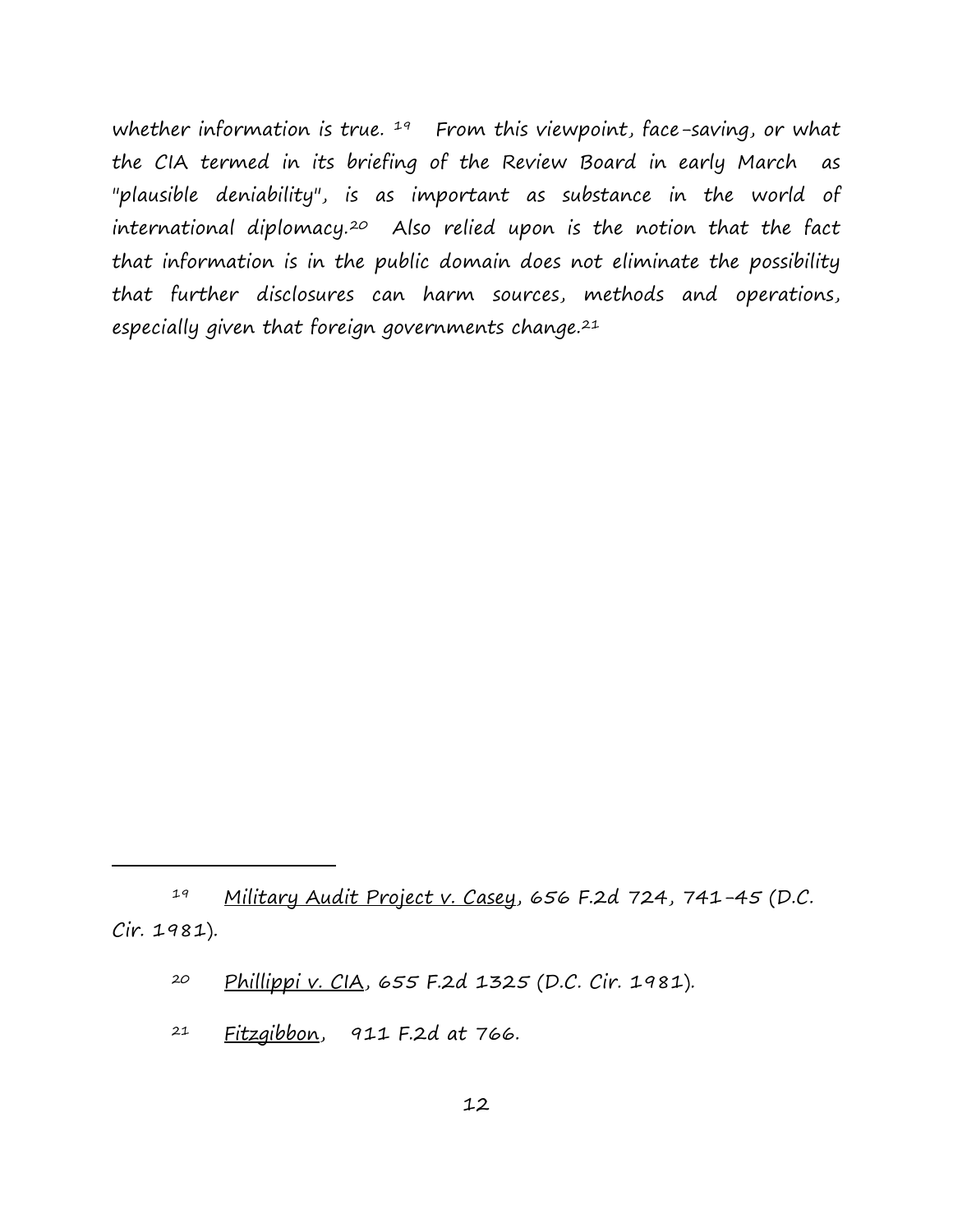While the term "officially released" is not precisely defined in the ARCA, the legislative history suggests that if the Review Board finds that an intelligence agency's use of a particular source or method is already well-known to the public, the information should not be postponed on the grounds that it is a source or method warranting protection. [22](#page-12-0) For example, the Senate report cites as the fact that the public is now aware that the Mexico City Soviet Embassy was bugged during Oswald's visit and implies that this is the type of information that the Review Board should release despite the fact that it has not been officially disclosed. This approach reflects that adopted in recent FOIA decisions finding that the existence of information in the public domain is relevant to determining whether that information should continue to be withheld from public release as it calls into question the soundness of the agency's decision to continue to classify the material.<sup>[23](#page-12-1)</sup>

#### Embarrassment to the Intelligence Agency

<span id="page-12-0"></span>i<br>I

Finally, it is well-settled law in both the case law and in the current and pending draft executive orders governing national security classification standards that no agency, including intelligence agencies, may withhold information from public release solely to avoid embarrassment.[24](#page-12-2) In the

<span id="page-12-1"></span>23 Washington Post v. U.S. Dept. of Defense, 766 F.Supp. 1,8 (D.D.C. 1991).

<span id="page-12-2"></span> 24 Executive order 12356 (1982), Draft Clinton Administration Executive Order (pending as of the date of this memorandum); McDonnell  $v$ .

 <sup>22</sup> S. Rep. No. 328, supra note 12, at 2977.